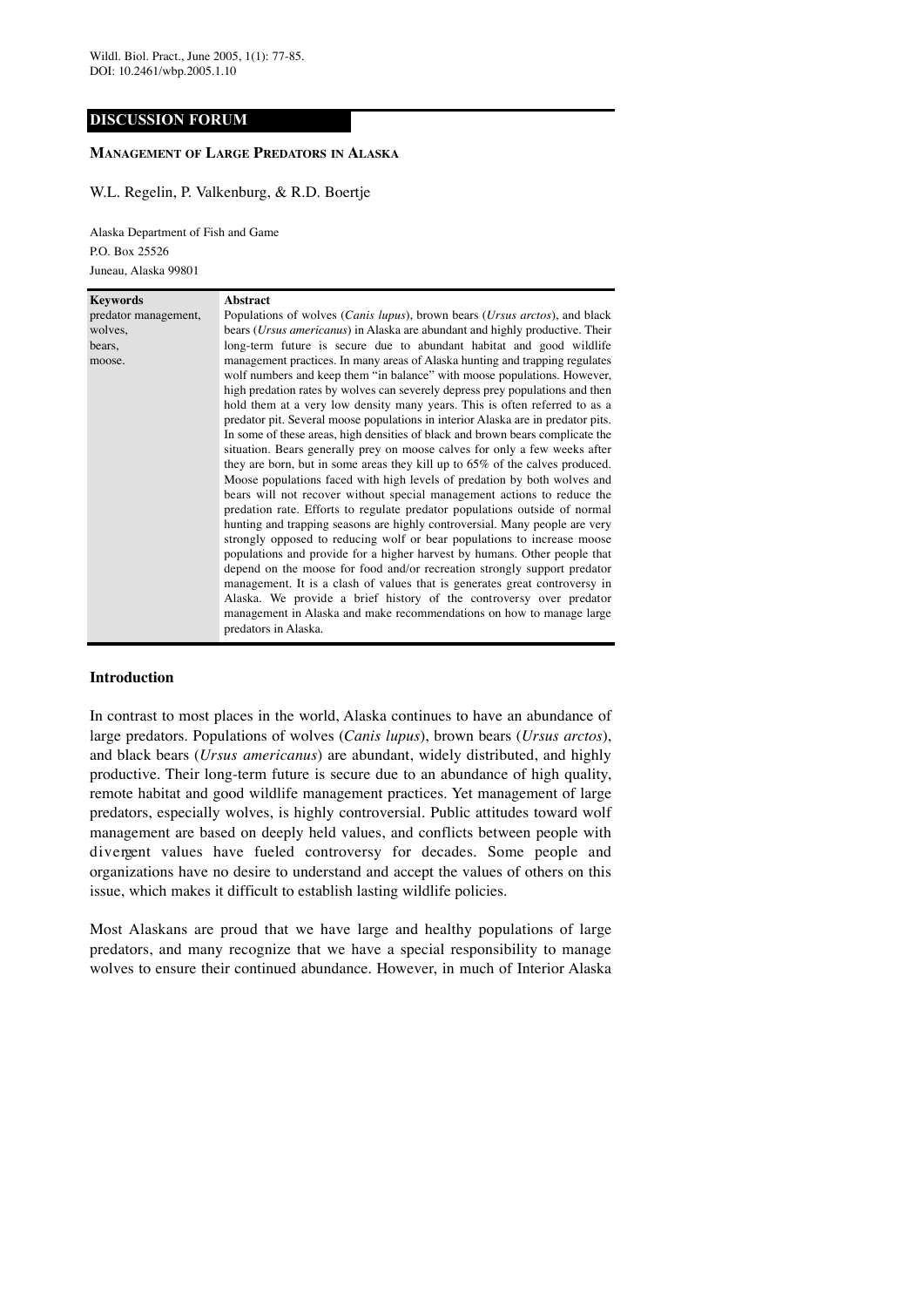large predators maintain moose (*Alces alces*) and caribou (*Rangifer tarandus*) populations at very low levels, leaving little harvestable surplus for humans. Man has the ability to influence this system by reducing wolf and bear populations and allowing ungulate populations to increase to elevated levels. The wildlife management controversy centers on whether  $-$  or when and how  $-$  it is appropriate for humans to decrease predator numbers to increase ungulate harvests.

### **Current Status of Populations**

#### *Wolves*

The population of wolves in Alaska is about 8000 to 11,000 in 1200 to 1700 packs [1]. Wolf density varies widely from area to area and is highly dependent upon availability of prey resources and the occurrence of roads and human populations. Population densities range from about 1 wolf / 65 to 200 km2 in southern and interior areas to 1 wolf /400 km2 in the coastal areas of northern and western Alaska. Wolf numbers are stable to increasing through out Alaska and their abundance is very high relative to historic levels [1]. Wolves are distributed throughout all of Alaska, expect for a few islands and in the ice fields and highest mountains.

Each year hunters and trappers harvest about  $1500$  wolves in Alaska (5-year average =  $1475$ , range 1063–1741) [1]. The harvest has increased over the last 5 years as the population has increased. Hunting seasons begin in August when hunters are in the field pursuing other species. The hunting bag limit is 5 to 10 per season, but rarely do hunters kill more than 1 wolf. The trapping season varies by region, but it is set to ensure that pelts will be in prime condition. Season timing and length, rather than a bag limit, are used to manage the level of harvest.

#### *Grizzly Bears*

Grizzly bears occur throughout Alaska except in the far southwestern part of the state and a few western islands. The population is estimated at 60,000–75,000 [2]. Density, as well as size, varies tremendously depending upon food availability. In coastal areas with abundant fisheries resources the density can be as high as 1 bear /3 to 8 km2. In Arctic Alaska the density is often less than 1 bear /260 km2. Grizzly bear populations throughout Alaska are believed to be at historic high levels.

Each year hunters harvest about 1500 grizzly bears in Alaska (5-year average = 1544, range 1125–1947) [2]. The majority of the harvest occurs in coastal areas of southern and southeastern Alaska because the bears grow to large size and have a high trophy value. Participation in hunting in areas with trophy bears is limited by random drawing and a hunter can harvest only 1 bear every 4 years. Few people hunt grizzly bears in Interior or Arctic Alaska, so participation in hunting is less restricted. Hunting seasons occur in both the spring and fall, female bears with cubs less than 2-years old are protected from harvest.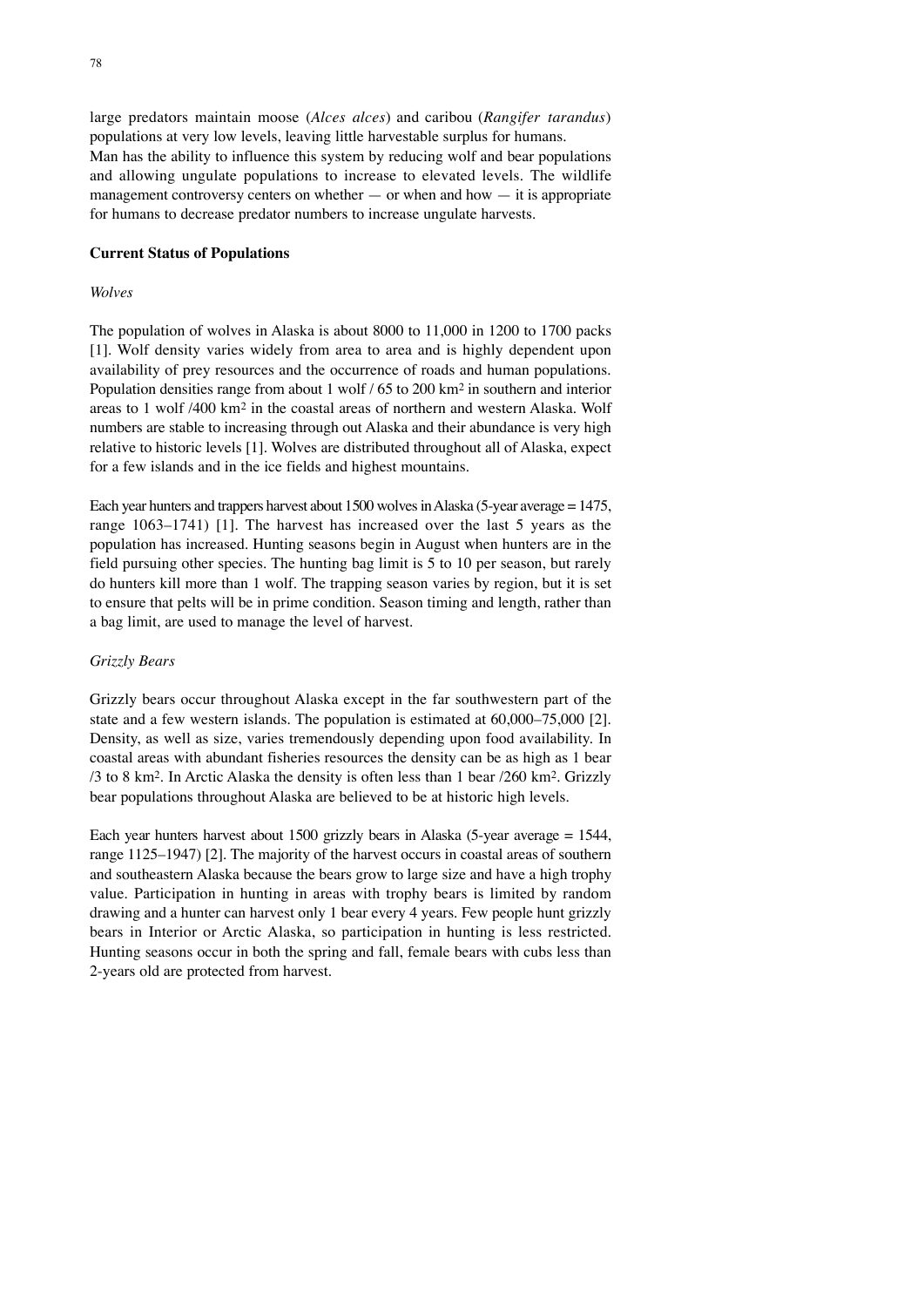## *Black Bears*

Black bear distribution in Alaska is dependent upon forest cover. Black bears occur throughout the state except in the far north where trees do not occur. The black bear population ranges from 200,000 to 300,000 animals and appears to be increasing throughout its range [3]. The population is believed to be slightly lower than historic high levels in part because of an increase in grizzly bears. As with brown bears, densities vary greatly with food availability. In areas of abundant food, the density can be as high as 1 bear/ 3 km<sup>2</sup>, but commonly range between 1 bear / 20 to 40 km<sup>2</sup> in large areas of Interior Alaska. In areas with lower quality habitat the density ranges from 1 bear / 65 to 130 km2.

Annual harvest rates are about 2400 bears (5-year average = 2369, range 2029–2558) [3]. Seasons are liberal throughout the state, although hunting occurs largely in the spring and fall. Bag limits in some areas are 3 bears per year, but it is rare for a hunter to harvest more than 1 bear per year.

### **Predator–Prey Relationships**

In rural Interior Alaska, combined predation from wolves, grizzly bears, and black bears keeps moose and caribou populations at low densities, well below the level where food and weather normally limit densities [4,5]. Programs allowing strong reductions in numbers of wolves and bears in Interior Alaska have shown that wolves and bears are limiting or capping the density of moose and caribou at low levels. Where wolves and bears are regularly controlled by humans, for example in and near urban areas, moose reach elevated densities. Also, in northern coastal areas, moose reach elevated densities because wolves are periodically reduced by epidemic outbreaks of rabies. Coastal and particularly coastal, arctic caribou herds also reach elevated densities because of reduced wolf numbers from rabies and because of the relative scarcity of year-round prey for wolves on some major calving areas.

Moose and caribou in rural Interior Alaska have no such relief from predation. Moose, caribou, and, to a much lesser extent, Dall sheep are the only large prey in Interior Alaska for wolves and bears. Moose densities currently vary from 1 moose / 3.5 to 13 km<sup>2</sup> over large areas of rural Interior Alaska, (ADF&G) files) [4]. In contrast, moose densities commonly range from 1 moose/ 1 to 3 km2 of moose habitat in and near urban areas and in the best habitats in northern coastal areas. In recent history, Interior Alaska caribou herds have typically ranged in density from 1 caribou/ 3 to 10 km2, except when predators have been periodically reduced by humans [6]. In contrast, coastal and arctic herds range in density from 1 caribou/ 0.5 to 2 km2.

Wolves are usually the primary predator on adult moose and caribou and on caribou calves. Grizzly bears also kill adult moose and caribou and, where grizzlies are abundant, they are the chief predator of moose calves. Where grizzlies are relatively scarce, black bears are usually the chief predator on moose calves. Radiocollaring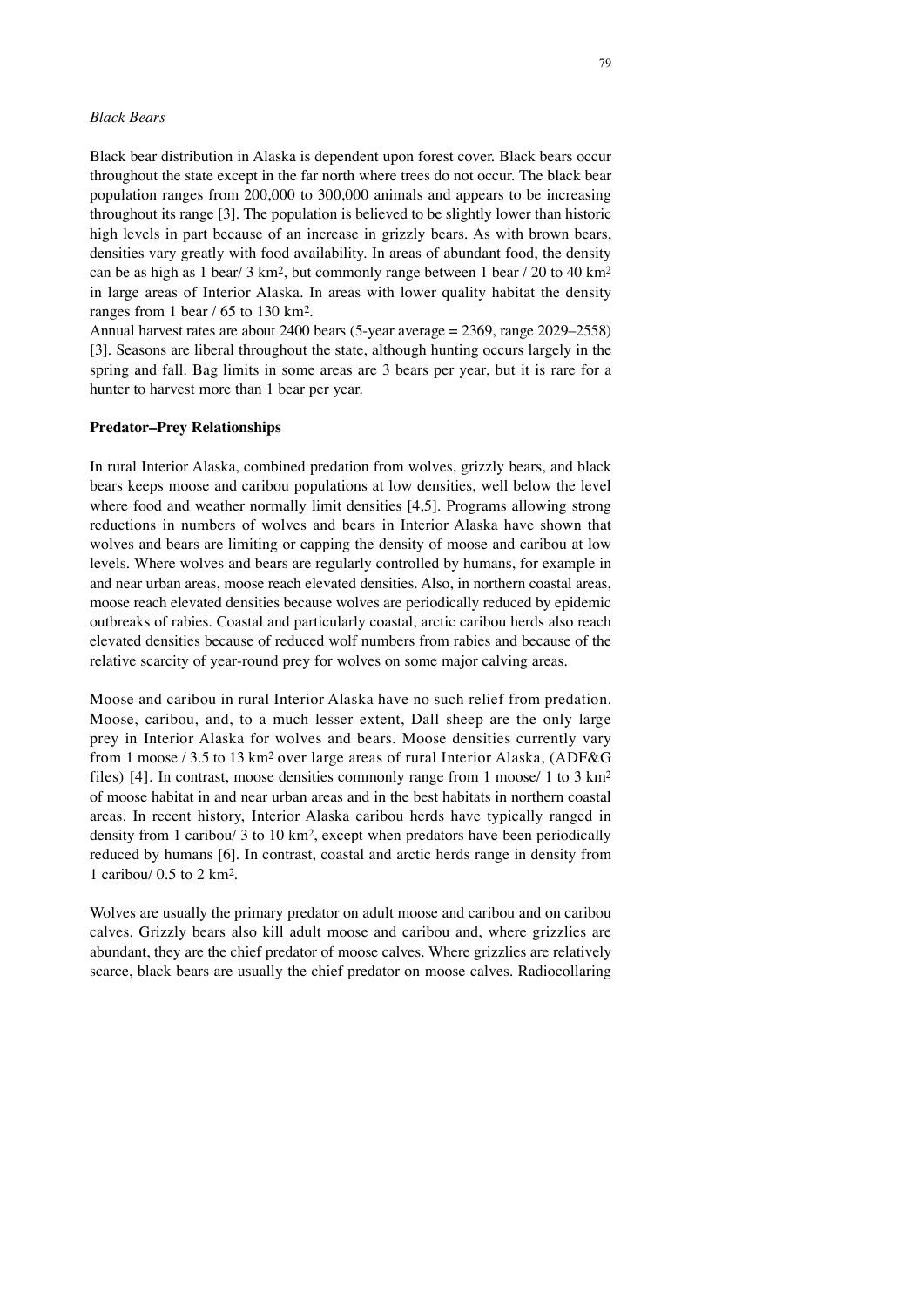studies have shown that black bears or grizzly bears often kill up to 50% of the moose calves born [4,7,8,9,10,11]. In addition, wolves can kill up to 22% of the moose calves born in an area and 7% or more of the older moose each year.

## **History of Predator Control in Alaska**

Humans have harvested wolves and bears for many centuries in Alaska by hunting and trapping. Without the use of aircraft, hunting and trapping likely had little influence on these populations, except near urban areas. However, poisons were used indiscriminately during the early part of the century and wolf populations were reportedly low [12]. Bounties were started in 1915 and continued through 1968 and later in Southeast Alaska. During 1949 through 1959, widespread wolf control occurred through poisoning and aerial shooting by federal agents. Public aerial gunning was also common during the 1950s. These efforts resulted, temporarily, in low wolf and bear populations and high ungulate populations [13]. Poisoning and public aerial gunning has long been illegal and unacceptable to a large majority of Alaskans.

Statehood in 1959 coincided with increased concern for wolf populations. Federal predator control efforts were largely terminated except near reindeer herds. In 1963, wolves were classified as a big game animal and a fur animal, the first official recognition of the wolf as a valuable species [12]. Wolves increased in numbers and reached historic highs in several important areas.

Aerial shooting of wolves by the public continued in the 1960s and was widespread in treeless areas until early 1972, but strict limits were imposed in certain areas. The Alaska Department of Fish and Game ceased issuing aerial shooting permits in 1972 after passage of the federal Airborne Hunting Act.

From 1975 until 1986, the Alaska Department of Fish and Game reduced wolf populations in several areas. Only department employees participated and, in most cases, employees shot wolves from helicopters. Several organizations filed lawsuits to stop wolf control during this period, but the state prevailed. The longest term wolf control program occurred in an area where wolves, not bears, were the most significant predators. In this area, elevated moose numbers continue to support elevated wolf numbers (ADF&G files) [5]. In 1986 all wolf control programs ceased due to various administrative actions and court mandated delays [14].

A new governor was elected in November 1986. He prohibited wolf control for the duration of his 4-year term. This action did not stop the controversy and confrontations. It merely shifted attention to land-and-shoot taking of wolves. Landand-shoot taking allowed a hunter to observe wolves from a fixed-wing aircraft until they moved into an area where the pilot could land the plane and shoot the wolves. The Alaska Supreme Court ruled in 1986 that land-and-shoot hunting was a legal method of hunting wolves and this practice continued until 1996 with increasing restrictions.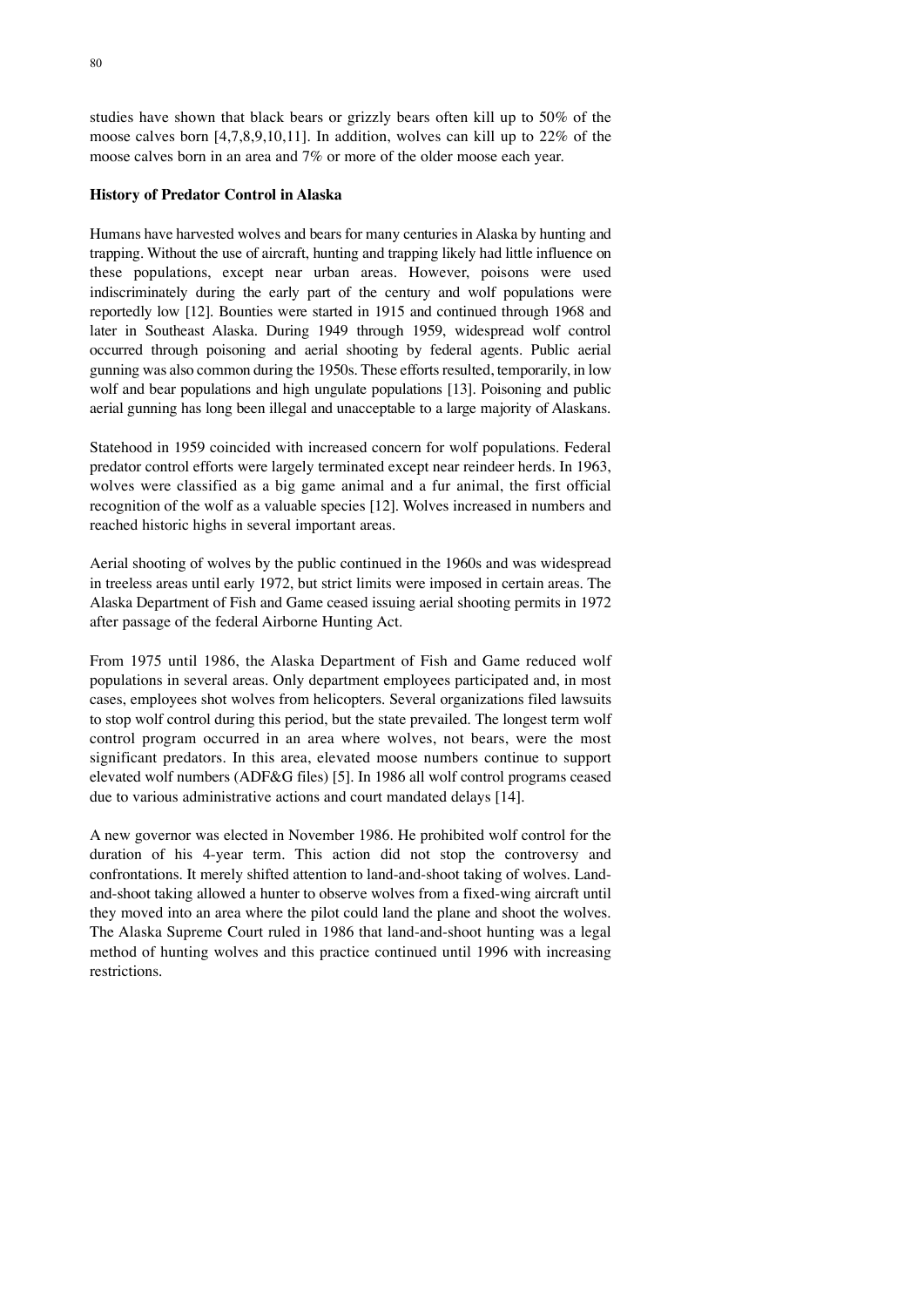In 1989 the department tried a new approach to resolve the long-standing issue of wolf control. We proposed the concept of developing a statewide wolf management plan using a stakeholder process. We hoped a strategic plan built with a lot of public involvement would defuse the issue and allow development of a stable wolf management policy.

A 12-person planning team comprised of a wide variety of interest groups produced a consensus plan. Key points of consensus were:

- 1. The wolf population in Alaska is abundant and secure.
- 2. Wolves in Alaska are highly valued by people for many purposes.
- 3. Wolves are capable of limiting the abundance or productivity of prey.
- 4. No single management regime can be applied across the state to accommodate all legitimate human values.
- 5. Some form of zonal management system offers the best chance to address conflicting values.

The team did not reach consensus on 2 critical issues:

- 1. Whether land-and-shoot hunting of wolves by the public should be allowed.
- 2. The circumstances under which wolf control by department personnel would be acceptable and how control should be implemented.

Near the end of the planning process, leadership of the department changed. This produced a subtle, but fundamental, shift in the department's perspective. A new governor appointed leaders that strongly supported wolf control as a means of increasing ungulate harvest by humans. No effort was made to have the team try to reach consensus on the two critical issues of when wolf control was acceptable and how it should be implemented.

In November 1991 the draft wolf management plan was adopted as board policy. At that meeting the board also changed the rules pertaining to land-and-shoot hunting of wolves. Shooters were required to be at least 100 yards from their airplanes before shooting. This action effectively ended most legal land-and-shoot hunting of wolves by the public. The board expected aerial wolf control by department personnel to replace land-and-shoot hunting and become the standard method to reduce wolf numbers where it was necessary.

In November 1992 the board approved wolf control in three areas. The plan was for department personnel in helicopters to shoot wolves. Public reaction was immediate and strong. The department and the governor received over 100,000 letters and telephone calls objecting to wolf control. A tourist boycott was initiated. Alaska's wildlife management policies were debated and bashed nightly on national television.

The governor invoked a moratorium on the program until a wolf summit of state and national interest groups could meet and discuss the issue. The summit was held in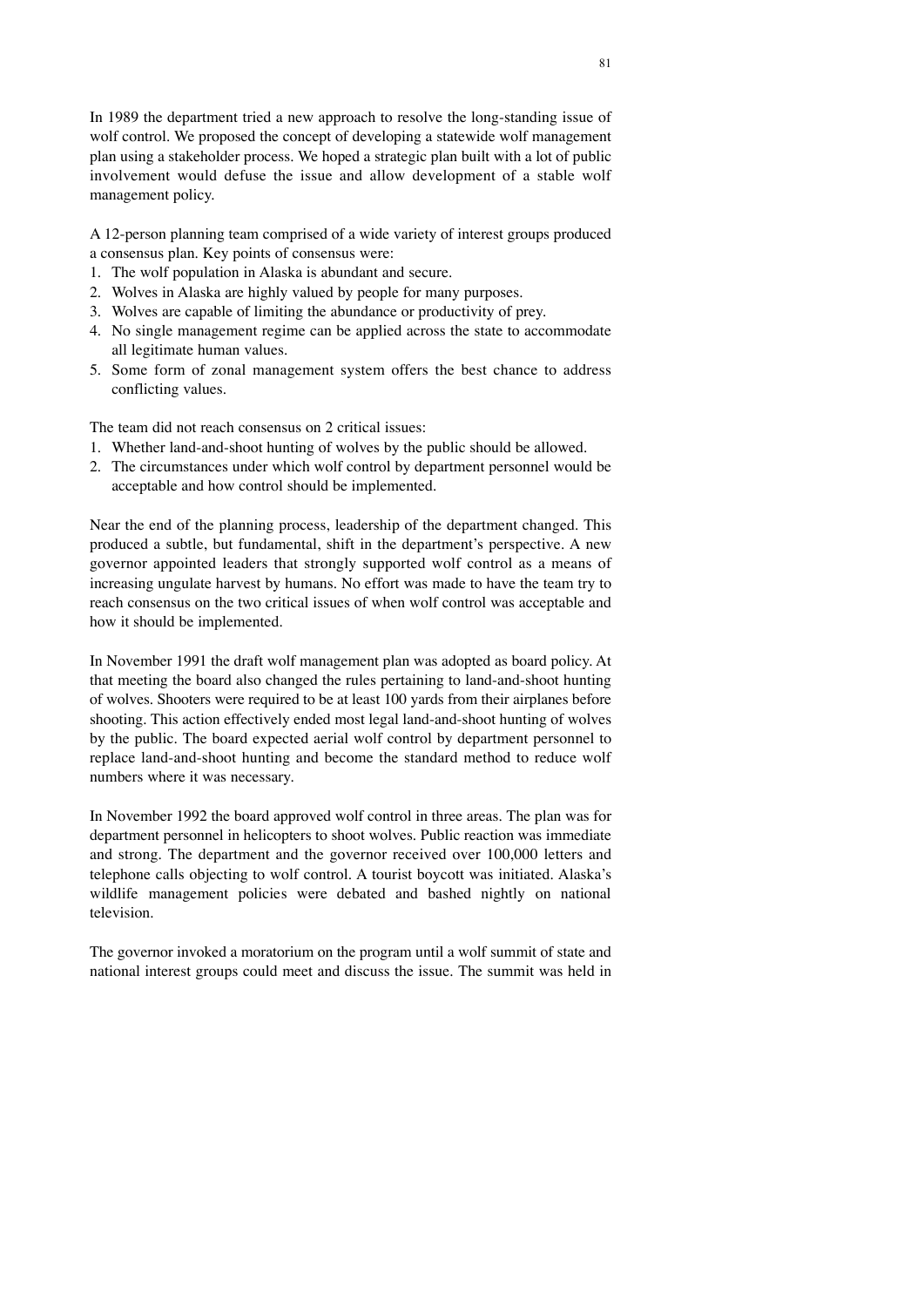Fairbanks in mid-January 1993. It only provided a forum for various factions to fight in public. The Board of Game met one week later and rescinded the wolf control regulations.

In June 1993 the board held a special meeting on wolf management. It adopted a policy entitled "The wolf conservation land management policy for Alaska." This is still the board's guiding policy. At that meeting the board also authorized groundbased wolf control using trapping in a small area in Interior Alaska. In fall 1993, 98 wolves were taken by department personnel.

The department began a second year of trapping in November 1994. A new governor was inaugurated on December 4, 1994. He moved quickly to suspend the wolf control program. A few weeks later, he called for a review of the department's wolf management program by the National Academy of Science (NAS). This year-long review concluded that wolf control could be effective in some circumstances, the department's wolf management program was based on sound science, and wolf control would be costly and controversial.

Based in part on the NAS report [15], the governor established three basic principles that must be met before wolf control could proceed. Any control program:

- 1. Must be based on sound science.
- 2. Must be cost effective.
- 3. Must be broadly acceptable to the public.

Adhering to these three principles and following a year-long citizen participation planning effort, the department implemented a nonlethal wolf control program to rebuild the Fortymile caribou herd [16]. Beginning in November 1997 and extending through May 2001, the department sterilized the alpha males and females in wolf packs in the control area and moved subdominant wolves to other locations. The caribou population increased from 22,000 to 38,000 during this period [17]. This nonlethal program was controversial, but not nearly to the extent of lethal programs.

In 1996 an initiative related to wolf management was placed on the ballot and passed by Alaskan voters. The initiative prohibited same-day-airborne hunting of wolves, lynx, and foxes by the public. The initiative also set standards the department had to meet before implementing a wolf control program. These standards required the Commissioner to find that an emergency existed before conducting wolf control and defined "emergency" as an irreversible decline of the prey population. Fifty-nine percent of voters favored the initiative.

In 1999 the legislature passed a bill allowing same-day-airborne public shooting of wolves, but only in areas where the board had authorized predator control. This action reversed a key element of the law adopted by ballot initiative in 1996. The governor vetoed the bill. The legislature overrode the veto. Another ballot initiative, which passed in November 2000, again prohibited same-day-airborne hunting of wolves in areas authorized by the board for wolf control. In 2003, the legislature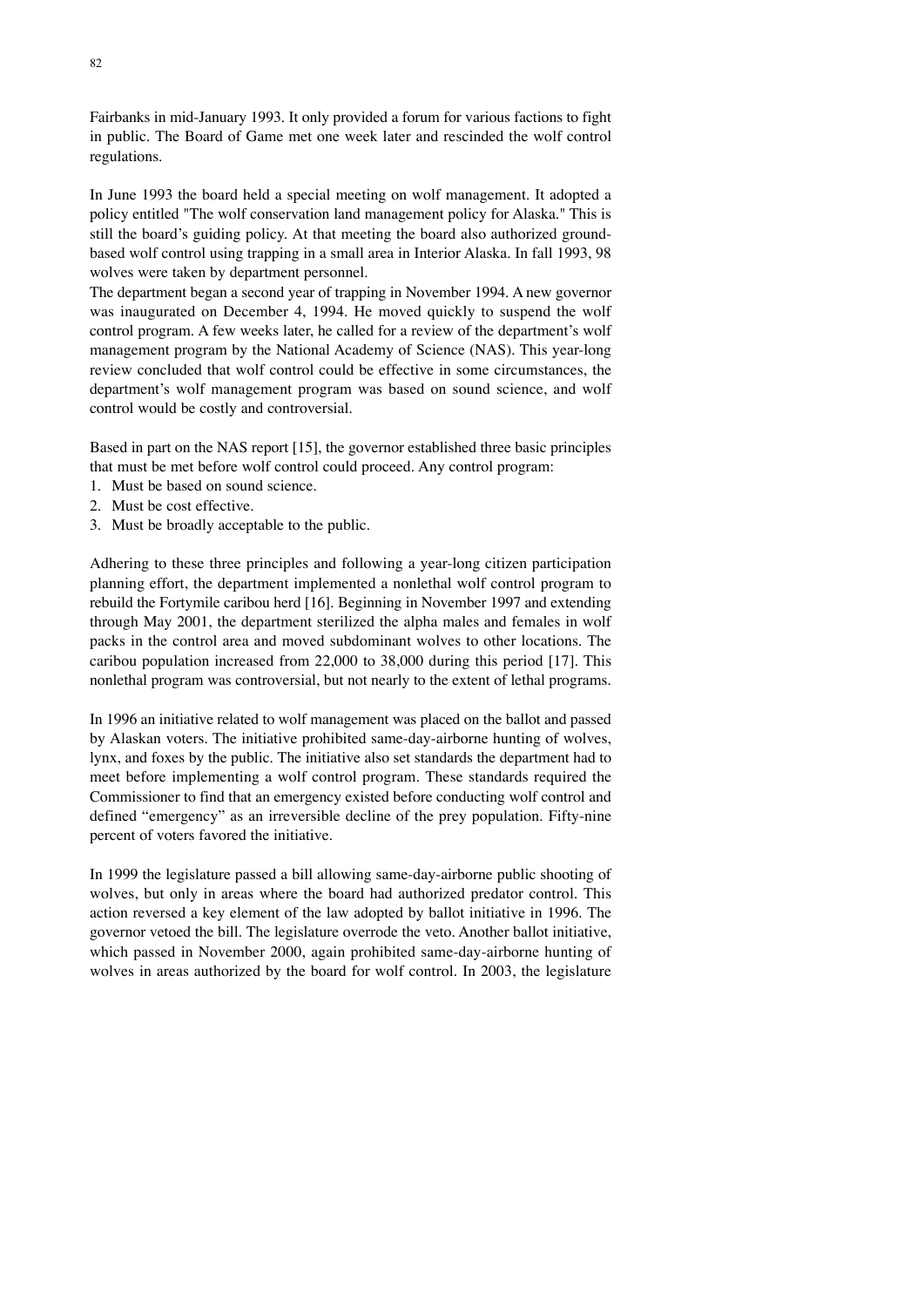amended the way in which same-day -airborne methods can be implemented in wolf control programs. Under this new statute, the Alaskan Board of Game can authorize predator control programs involving same-day-airborne methods if, working with the Department of Fish And Game and the public, the Board determines that aerial programs are needed to address a wildlife management problem. The federal Airborne Hunting Act still requires that participants have a permit from the state authorizing same-day-airborne activities.

Since 1996, the Alaska Board of Game has authorized wolf control in five areas where ungulate populations declined to low levels. The nonlethal program in the range of the Fortymile caribou herd is the only program that has been implemented to reduce wolf numbers.

Efforts to reduce bear numbers through hunting have failed or been inconclusive, except in and near urban areas. However a 1-year nonlethal program to move bears was implemented in the immediate vicinity of McGrath in spring 2003. An increase in moose numbers is expected in this area, but data are forthcoming. Other nonlethal techniques of reducing predation have also been studied by ADF&G [18].

Some individuals and groups are angry that the department has not conducted wolf control in the other areas where the board has authorized action. Others are pleased and continue to work hard to ensure that wolf control is not conducted again.

In summary, great efforts have been made since 1990 to develop a lasting wolf management policy for Alaska. The department and the board have tried to develop a policy that recognizes the importance of the wolf to Alaska, recognizes the widely divergent values people have about wolves, and allows wolf populations to be regulated when necessary to maintain the ability of people to harvest moose and caribou. To date, all such efforts have either failed or been inconclusive, and the issue is as controversial as ever.

# **Conclusions**

In our opinion, some general conclusions that can be drawn from this history are:

- 1. The department will never again conduct widespread and continuous wolf control to increase ungulate populations. The monetary costs are too high and the general public does not want their wildlife to be managed in that manner.
- 2. Wolf control by department personnel may be possible in small areas to help restore moose or caribou populations. In order to gain public acceptance, it will be necessary to have citizen participation in a planning process, guided by reliable scientific information.
- 3. Public acceptance is more easily gained if nonlethal methods of wolf population reduction are used, but this practice is probably not feasible in many remote areas of Alaska.
- 4. A statewide planning effort, as was done in 1990, is unlikely to be productive. Such a plan can only provide general guidelines for wolf control. We must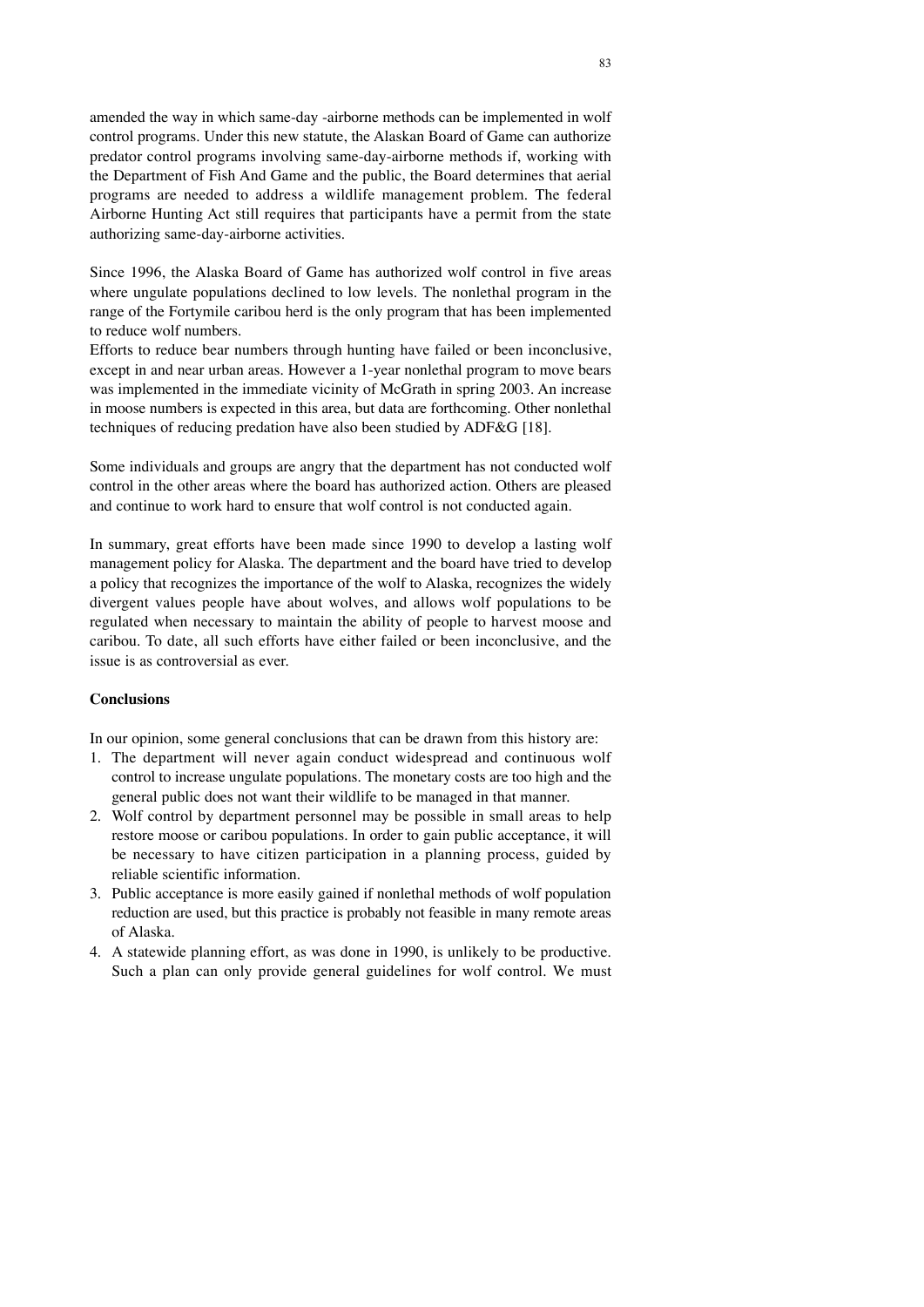address each area individually with a planning team that includes local residents.

- 5. In most places in Alaska, local residents and other hunters must reduce predator populations on their own, through legal means of hunting bears and hunting and trapping wolves. The board and department will need to consider seasons, bag limits and methods needed to reach this goal, as part of an overall wildlife management strategy.
- 6. Wolf management is complex, because sociological considerations are more influential than biological information. The majority of the American public and a sizeable proportion of the Alaskan public do not want the department to undertake wolf control. Also, several vocal, national organizations specifically fund efforts to prevent any wolf control
- 7. The public has an important and legitimate role in managing public resources. We must continue to discuss predator and prey management objectives with a broad-based public.

### **References**

- 1. Alaska Department of Fish and Game. 2003. Wolf management report of survey and inventory activities. 1 July 1999-30 June 2002. C. Healy, editor. Juneau, Alaska.
- 2. Alaska Department of Fish and Game. 2003. Brown bear management report of survey and inventory activities. 1 July 2000-30 June 2002. C. Healy, editor. Juneau, Alaska.
- 3. Alaska Department of Fish and Game. 2003. Black bear management report of survey and inventory activities. 1 July 1998-30 June 2001. C. Healy, editor. Juneau, Alaska.
- 4. Gasaway, W.C., Boertje, R.D., Grangaard, D.V., Kelleyhouse, D.G., Stephenson, R.O., & Larsen, D.G. 1992. The role of predation in limiting moose at low densities in Alaska and Yukon and implications for conservation. Wildl. Monogr. 120:1-59.
- 5. Boertje, R.D., Valkenburg, P. & McNay, M.E. 1996. Increases in moose, caribou, and wolves following wolf control in Alaska. J. Wildl. Manage. 60: 474-489.
- 6. Valkenburg, P., Davis, J.L., Ver Hoef, J.M., Boertje, R.D., McNay, M.E., Eagan, R.M., Reed, D.J., Gardner, C.L., & Tobey, R.W. 1996. Population decline in the Delta caribou herd with reference to other Alaskan herds. In: Prince George, B.C. (ed), Proceedings of the sixth North American caribou workshop. Canada, 1-4 March. Rangifer Special Issue 9: 53-62.
- 7. Franzmann, A.W., & Schwartz, C.C. 1986. Black bear predation on moose calves in highly productive versus marginal moose habitats on the Kenai Peninsula, Alaska. Alces 22: 139-154.
- 8. Larsen, D.G., Gauthier, D.A. & Markel, R.L. 1989. Causes and rate of moose mortality in the southwest Yukon. J. Wildl. Manage. 53: 548-557.
- 9. Ballard, W.B., Whitman, J.S., & Reed, D.J. 1991. Population dynamics of moose in southcentral Alaska. Wildl. Monogr. 114: 1-49.
- 10. Osborne, T.O., Paragi, T.F., Bodkin, J.L., Loranger, A.J. & Johnson W.N. 1991. Extent, cause and timing of moose calf mortality in western Interior Alaska. Alces 27: 24-30.
- 11. Bertram, M.R. & Vivion, M.T. 2002. Moose mortality in eastern Interior Alaska. J. Wildl. Manage. 66: 747-756.
- 12. Harbo, S.J. & Dean, F.C. 1983. Historical and current perspectives on wolf management in Alaska. In: Carbyn. L.N. (ed), Wolves in Canada and Alaska: their status, biology, and management. Canadian Wildlife Service Report Series 45. Ottawa, Canada, pp. 51-65
- 13. Bishop, R.H. & Rausch, R.A. 1974. Moose population fluctuations in Alaska, 1950-1972. Nat. Can. 101: 559-593.